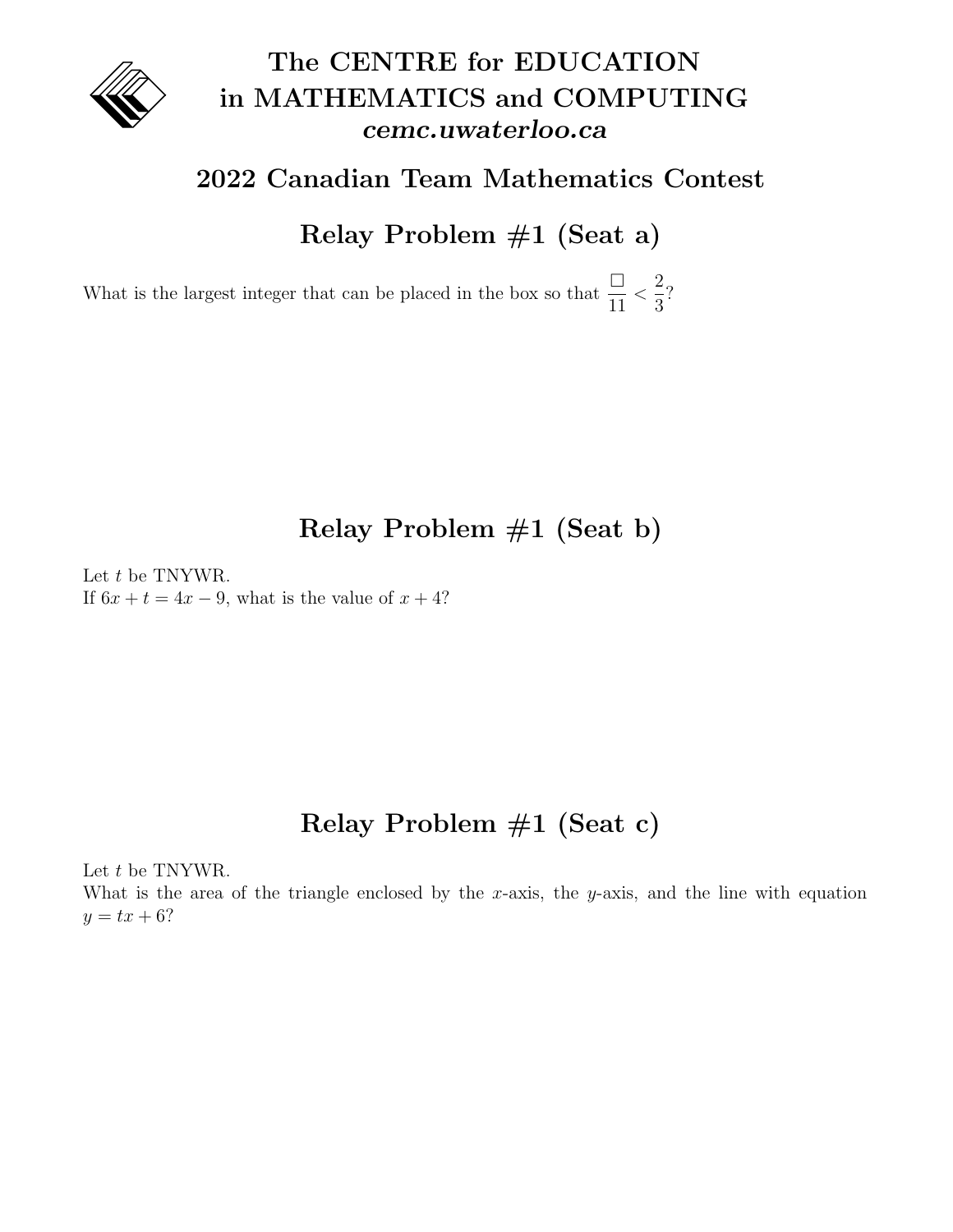

## The CENTRE for EDUCATION in MATHEMATICS and COMPUTING cemc.uwaterloo.ca

#### 2022 Canadian Team Mathematics Contest

Relay Problem #2 (Seat a)

Let x be the number of prime numbers between 10 and 30. What is the number equal to  $\frac{x^2-4}{x^2-4}$  $x + 2$ ?

### Relay Problem #2 (Seat b)

Let t be TNYWR.

Alida, Bono, and Cate each have some jelly beans. The number of jelly beans that Alida and Bono have combined is  $6t + 3$ . The number of jelly beans that Alida and Cate have combined is  $4t + 5$ . The number of jelly beans that Bono and Cate have combined is 6t. How many jelly beans does Bono have?

### Relay Problem #2 (Seat c)

Let  $t$  be TNYWR.

There is exactly one real number x with the property that both  $x^2 - tx + 36 = 0$  and  $x^2 - 8x + t = 0$ . What is the value of  $x$ ?